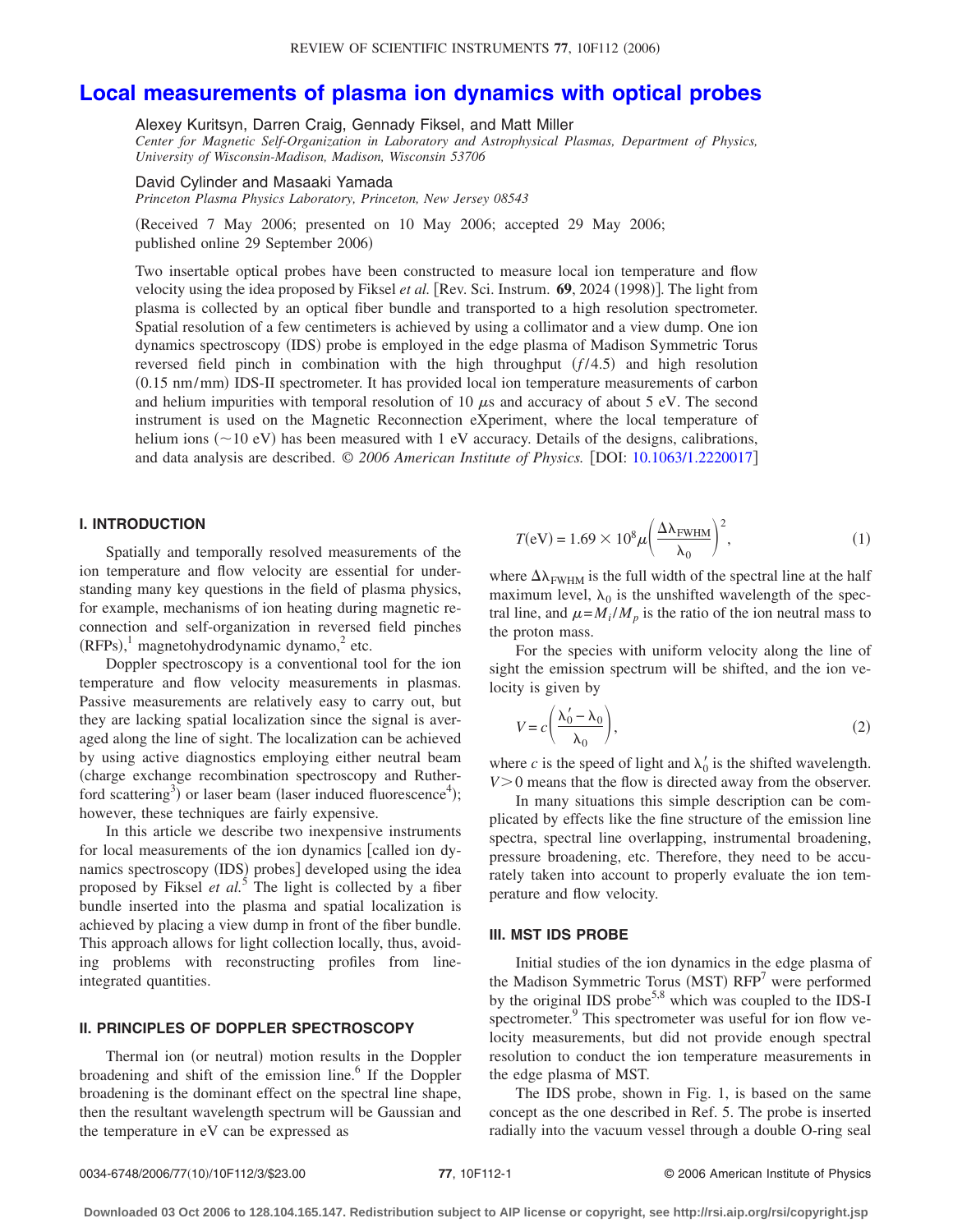

FIG. 1. (Color online) Photograph of the MST IDS probe tip.

and allows for measurement of the radial flow speed  $V_r$  and the ion temperature  $T_i$ . A few modifications were done to the design of the old system. First of all, it is more compact and can fit through a 1.5 in. port hole, thus allowing more flexibility in positioning on the machine since these ports are readily available. Secondly, it is used in conjunction with the IDS-II spectrometer, $^{10}$  which provides a higher spectral resolution. The probe consists of a 3.2 mm diameter fused silica fiber bundle, composed of 135 thermocoat jacketed fused silica fibers with a core diameter of 200  $\mu$ m. The bundle is custom made by Fiberguide Industries (Stirling, NJ). It is covered by a boron nitride shroud. A 5 mm diameter fused silica window is placed in front of the bundle to protect the spectrometer from hard UV light and to prevent the fibers from solarization. A spatial localization of 3 cm is achieved by placing a view dump and a collimator in front of the fiber bundle. The IDS fiber bundle is coupled to the IDS-II spectrometer fiber by a telescope coupler composed of a pair of lenses.

The IDS-II spectrometer is a custom high throughput  $(f/4.5)$  and high resolution ( $\sim$ 0.15 nm/mm) double grating Czerny-Turner duospectrometer.<sup>10</sup> The light is continuously detected by  $16 \times 2$  channels of photomultipler tubes (PMTs) and amplifiers with 100 kHz bandwidth. The spectrometer has several advantages with respect to the IDS-I spectrometer, which are very important for  $T_i$  measurements in the edge plasma of MST. Firstly, it has a wider entrance slit than the IDS-I (500 vs 200  $\mu$ m), while the output detector size is the same. This provides a wider instrumental function. As a result, a typical measured emission line width from the edge plasma is  $\geq 5$  PMT channels. (For comparison, emission lines from the plasma edge dispersed by the IDS-I spectrometer were only about two channels wide, which hindered the ion temperature measurements.) Secondly, the IDS-II has about factor of 100 higher throughput, which improves the statistics and allows more reliable fits to the data. The instrumental broadening can then be subtracted, since the instrumental line width can be determined very precisely.

The calibration of the system is done in two steps. Firstly, the relative PMT gains and the dispersion are measured by slowly rotating the grating at constant speed (to illuminate different PMT channels) while looking at a pair of lines from a calibration lamp. A typical dispersion is  $\sim$ 0.25 Å/channel. Then, the instrumental function is measured at a fixed grating location. It appears to be well described by a Gaussian. This simplifies calculations of the instrumental broadening effect on  $T_i$ , since it simply adds in



FIG. 2. (Color online) Sample spectrum at 4650 Å (diamonds) and fit function (solid line). The line centers are represented by dashed lines.

quadrature. The instrumental temperature for He (C) ions in the 465 nm wavelength range is  $\sim$  18 eV (55 eV), respectively.

Several ionic spectral lines have been tested for  $T_i$  and  $V_r$  measurements in  $I_p$ = 200 kA standard MST discharges with the line averaged density of  $10^{13}$  cm<sup>-3</sup>. The experiments have demonstrated that special care has to be taken when selecting a spectral line and analyzing the data, since most of the conventional lines typically used for  $T_i$  measurements ( C III 2296.87 Å, C III 4647.42 Å, and C III 4650.25 Å) are contaminated by parasitic impurity lines. Surprisingly, many of these lines are not documented in the NIST database,<sup>11</sup> but are reported in Ref. 12. In particular, the later database shows several O and N lines in the vicinity of the popular  $C$  v 2270.91 Å line.) These polluting lines are small during quiescent plasma, but get pronounced during internal reconnection events, when a sizable population of energetic electrons appears in the edge. These electrons strike the probe, resulting in the emission of the polluting radiation. Since the probe is made of boron nitride the parasitic lines are mainly represented by partially striped ionic lines of nitrogen, boron, and oxygen. To take this effect into account these lines have to be fitted together with the line of interest. Figure 2 shows an example of such fit, where lines fitted are O II(4649.135 Å) and C III (4650.246 and 4651.473 Å). The relative wavelength spacings between the lines were fixed during the fit. The relative amplitudes of the C III lines are well known<sup>12</sup> and their broadening was assumed to be the same. However, the amplitude and width of the O II line were free parameters.

For accurate velocity measurements absolute calibration of the system is required. Since the spectrometer has a second spare spatial channel it is planned to use a hollow cathode lamp to record the unshifted wavelength position in real time.

## **IV. MRX IDS PROBE**

Magnetic Reconnection eXperiment (MRX) IDS probe is utilizing the same principles as the MST IDS probes outlined above. Since  $MRX^{13}$  has a shorter discharge time ( ~100  $\mu$ s) and lower plasma temperature ( $\leq$ 20 eV) than MST, a lighter probe design was incorporated.

A photograph of the probe is displayed in Fig. 3. It combines two pairs of collimating optics with two pairs of view dumps in a compact package. The probe is introduced into the plasma radially. Each pair views the plasma along the